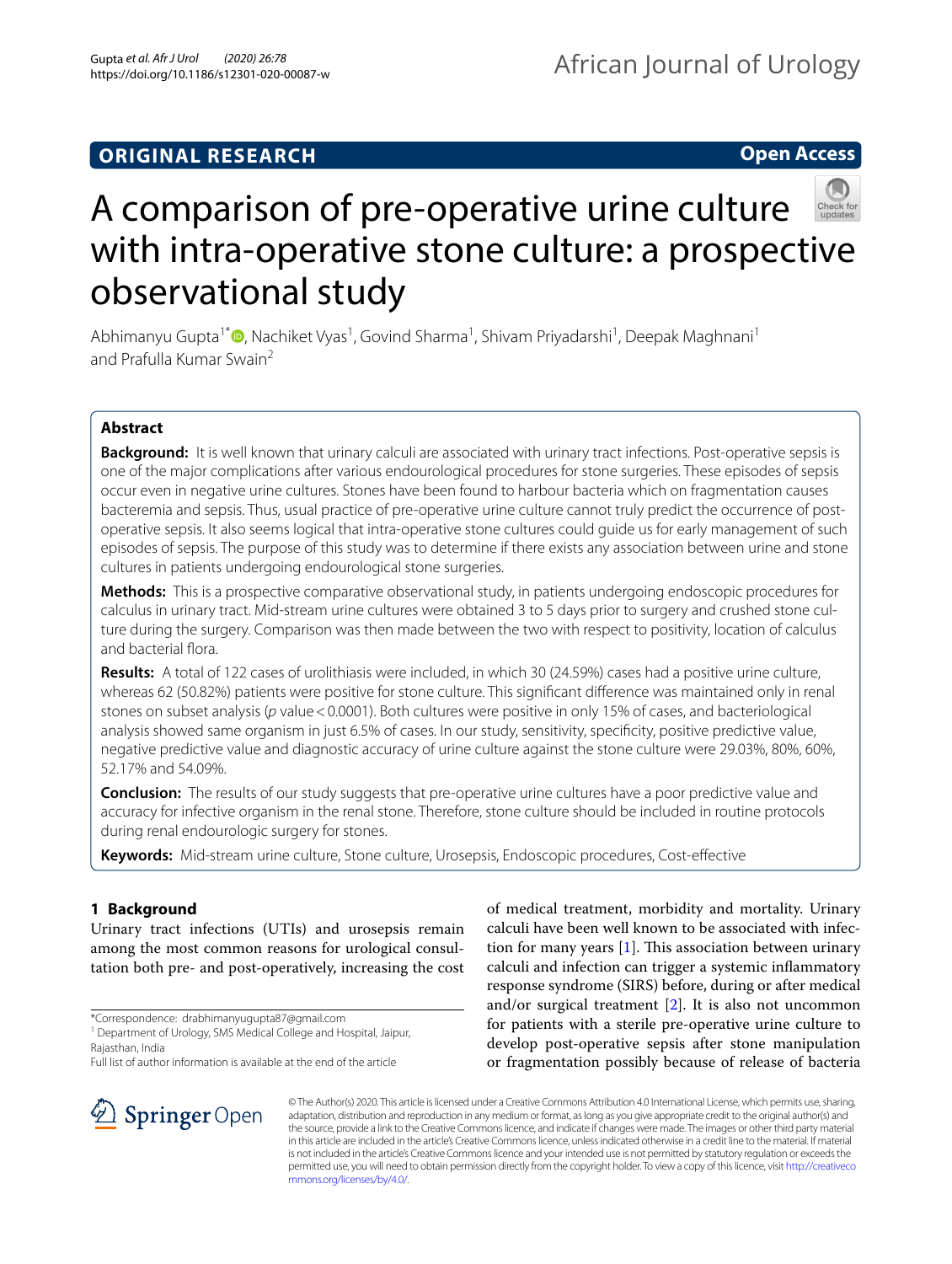in blood stream  $[3, 4]$  $[3, 4]$  $[3, 4]$  $[3, 4]$ . This condition may even progress to multi-organ failure and even death if not managed promptly and aggressively. Thus, urosepsis in post-operative period may prove to be catastrophic despite adequate pre-operative antibiotic coverage, and negative urine culture. Bacterial flora of the stone could thus be used as an early guide for treatment or prevention of post-operative urosepsis. Stone culture is not a usual practice in endourologic surgeries, and pre-operative urine cultures have been heavily relied on for treatment of post-operative infections and sepsis. The aim to of this study was to fnd association between pre-operative urine culture and intra-operative stone culture obtained during endourologic procedure so as to predict whether urine culture can be used as a surrogate marker for stone bacterial flora.

## **2 Methods**

This non-randomized observational study was conducted from May 2019 to October 2019 after appropriate approval from local ethics committee of our institution (Approval No. 287 MC/EC/2019). In this study, we analysed culture specimens, namely midstream urine (MSU) and crushed stones culture of 122 patients after endoscopic procedures. Urine cultures were obtained 3–5 days prior to scheduled surgery. All patients with negative pre-operative urine culture were given a single shot of ceftazidime 1g IV 2 h before the urological procedure and patients who had a positive urine culture were treated with antibiotics for 3 to 5 days before surgery based on sensitivity. Stone fragments were aseptically collected during the procedure and were sent for culture and antibiotic sensitivity.

#### **2.1 Inclusion criteria**

Both male and female between age of 18 and 70 years with urolithiasis (renal, ureter or bladder calculi) without prior treatment or instrumentation.

#### **2.2 Exclusion criteria**

- (1) Patients with urogenital malignancy.
- (2) Patients with others causes of sepsis.
- (3) Severely immune compromised patients (diabetes, HIV, etc.)
- (4) Patients already on broad spectrum antibiotic before obtaining urine culture.
- (5) Patients on steroids.
- (6) Patients with congenital urologic anatomical anomalies.
- (7) Patients on prolonged catheterization or stents.

## **2.3 Urine culture studies**

MSU samples were obtained with all necessary precautions. After inoculation on MacConkey agar, samples were incubated at 37 °C for 24 h. If no growth was observed after 24 h, incubation samples were considered sterile. The colony characteristics of the growth from culture plate were examined after 48 h and studied for morphology, motility, biochemical test and antibiotic sensitivity. Antibiotic sensitivity was done by using disc diffusion method. The sensitivity of organisms to antibiotics was studied using standard techniques.

## **2.4 Stone culture studies**

Calculi were collected during the procedure in a sterile container and washed multiple times in sterile normal saline. These were then crushed before being subjected to culture, and the crushed calculi core was cultured in blood agar and Mac Conkeys agar and incubated at 37 °C for 48 h. The growth from culture plates was examined for a number of colonies. The colony was studied for morphology, motility and biochemical reactions. The identifcation of bacterial isolate was done by conventional methods. Also, the antibiotic sensitivity of bacterial isolates was done by using disc difusion method.

#### **3 Statistical analysis**

Descriptive and inferential statistical analysis was carried out in the using computer software (SPSS Trial version 23). The qualitative data were expressed in proportion and percentages, and the quantitative data expressed as mean and standard deviations. The difference in proportion was analysed by using Chi-square test. Signifcance level for tests was determined as  $95\%$  ( $p < 0.05$ ).

## **4 Results**

Of the 122 cases of urolithiasis enrolled in this study, 74 (60.65%) were male and 48 (39.34%) were female (M/F ratio was 1.5:1) with mean age of  $39.14 \pm 15.68$  years. All patients were divided into 3 groups according to the location of calculus. Among the study population, 24.59% had a positive pre-operative urine culture, whereas 50.82% patients were positive for stone culture (Table [1](#page-2-0)).

Most common bacteria isolated in urine culture were *E. Coli* (33.3%), followed by Pseudomonas (26.67%), Enterococcus (13.33%), Enterobacter (13.33%), coagulasenegative Staphylococcus aureus and Klebsiella (6.67% each). The most common bacteria isolated in stone culture was Pseudomonas followed by Enterobacter, *E. coli* and others (Table [2](#page-2-1)).

On comparing the result of bacteriological analysis of stone and urine culture, it was seen that only 18 (14.75%) patients were positive for both stone and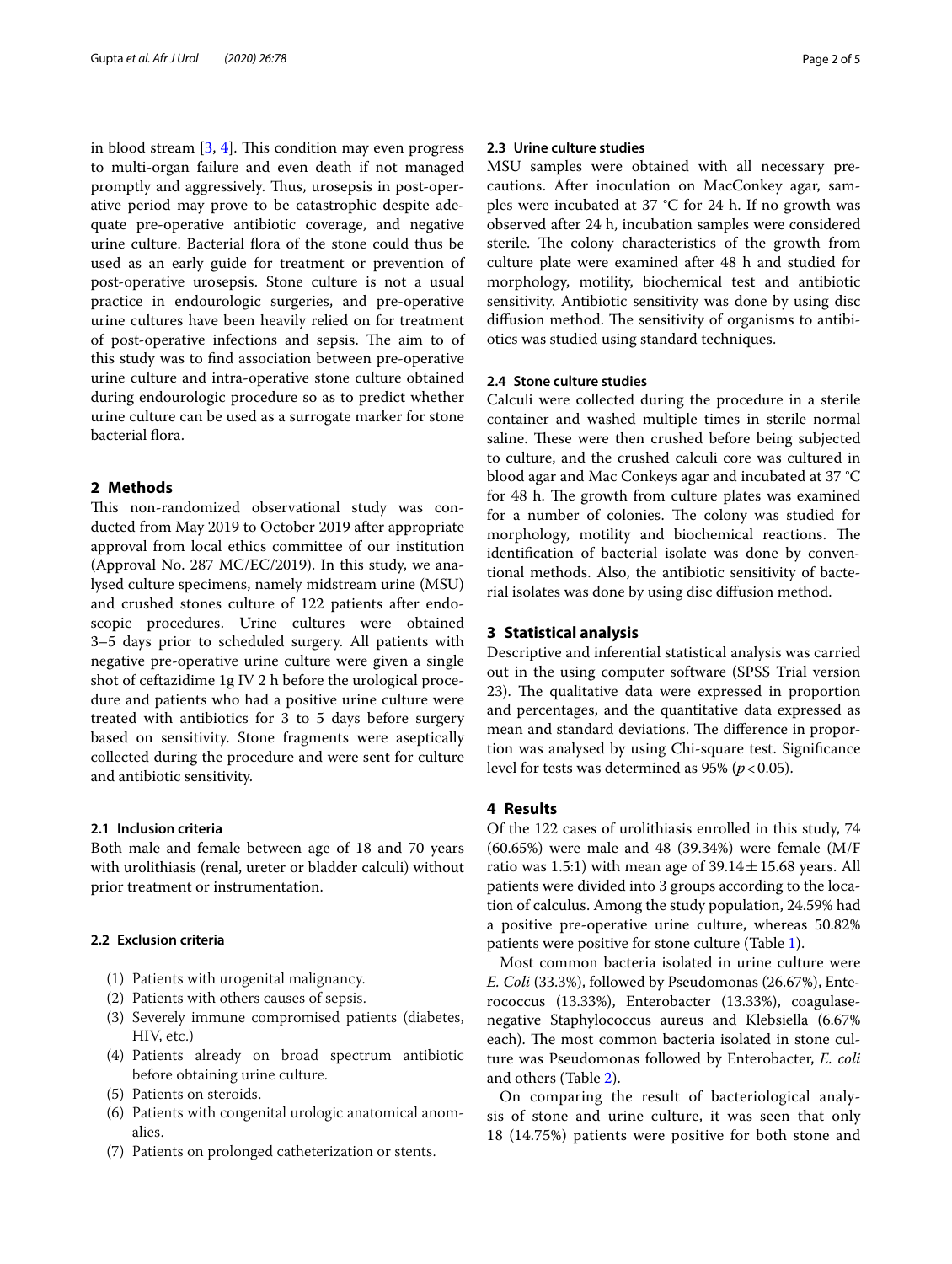## <span id="page-2-0"></span>**Table 1 Distribution of patients with urolithiasis**

|                              |                | No.<br>of patients<br>$(N = 122)$ |
|------------------------------|----------------|-----------------------------------|
| Sex                          | Male           | 74 (60.65%)                       |
|                              | Female         | 48 (39.34%)                       |
| Location of stone            | Renal stone    | 96 (78.68%)                       |
|                              | Ureteric stone | 16 (13.11%)                       |
|                              | Vesical stone  | 10 (8.19%)                        |
| Pre-operative urine culture  | Positive       | 30 (24.59%)                       |
|                              | Negative       | 92 (75.41%)                       |
| Post-operative stone culture | Positive       | 62 (50.82%)                       |
|                              | Negative       | 60 (49.18%)                       |

urine culture of which same organism was isolated in only 8 patients (6.56%). It was also found that 12 patients (9.83%) had positive urine culture and negative stone culture, whereas 44 patients (36.06%) had positive stone culture and negative urine culture (Table [3\)](#page-2-2).

On subgroup analysis based on location of the stone, signifcant variance in MSU and stone culture was only apparent in renal stones (*p* value < 0.0001) (Table [4\)](#page-3-0).

When overall urine cultures were cross-tabulated with stone cultures, no signifcant association was found between the two based on Chi-square analysis (*p*=0.241) (Table [5](#page-3-1)).

Using these data, we calculated sensitivity, specifcity, PPV, NPV and diagnostic accuracy of urine culture against the stone culture to be 29.03%, 80%, 60%, 52.17% and 54.09%. It is however important to note

## <span id="page-2-2"></span>**Table 3 Bacteriological analysis of stones and urine culture**

|                                                   |                                     | No.<br>of patients<br>$(N = 122)$ |
|---------------------------------------------------|-------------------------------------|-----------------------------------|
| Both positive                                     | Same organisms in both cultures     | 8 (6.56%)                         |
|                                                   | Different organism in both cultures | 10 (8.19%)                        |
| Urine culture positive and stone culture negative |                                     | 12 (9.83%)                        |
| Urine culture negative and stone culture positive |                                     | 44 (36.06%)                       |
| Both negative                                     |                                     | 48 (39.34%)                       |

that bacteriological concordance between the cultures is just 6.56%.

On further analysis, we found that the same result (both negative and both positive culture with same organism growth) was seen in 45.9% of cases (56/122), while diferent result (either growth only in one culture or both positive with diferent organism growth) was seen in 54.1% of cases ( $66/122$ ). Thus, we found that urine culture cannot determine the bacteriology of stone with precision.

### **5 Discussion**

Obtaining MSU culture has been a standard practice prior to any stone surgery. This is usually done at least a week prior to surgery and treated with appropriate antibiotics for 3–5 days. It is then repeated to confrm sterility of the urine. Antibiotic prophylaxis before endourological procedure is given in accordance with standard guidelines [\[5](#page-4-4)]. Even with proper pre-operative preparation and sterile urine cultures, patients still develop systemic and sometimes catastrophic infections [[6,](#page-4-5) [7](#page-4-6)]. As per the literature, post-PCNL sepsis can occur

## <span id="page-2-1"></span>**Table 2 Culture results**

|                               | Organism                        | No. of patients |
|-------------------------------|---------------------------------|-----------------|
| Mid-stream urine culture      | E. coli                         | 10 (33.33%)     |
|                               | Pseudomonas                     | 8 (26.67%)      |
|                               | Enterococcus                    | 4 (13.33%)      |
|                               | Enterobacter                    | 4 (13.33%)      |
|                               | Coagulase-negative staph        | 2(6.67%)        |
|                               | Klebsiella species              | 2(6.67%)        |
| Intra-operative stone culture | Pseudomonas                     | 20 (32.25%)     |
|                               | Enterobacter                    | 12 (19.35%)     |
|                               | E. coli                         | 10 (16.13%)     |
|                               | Coagulase-positive staph aureus | 8 (12.9%)       |
|                               | Enterococcus                    | $4(6.4\%)$      |
|                               | Proteus                         | $4(6.4\%)$      |
|                               | Citrobacter                     | 2(3.22%)        |
|                               | Klebsiella species              | $2(3.22\%)$     |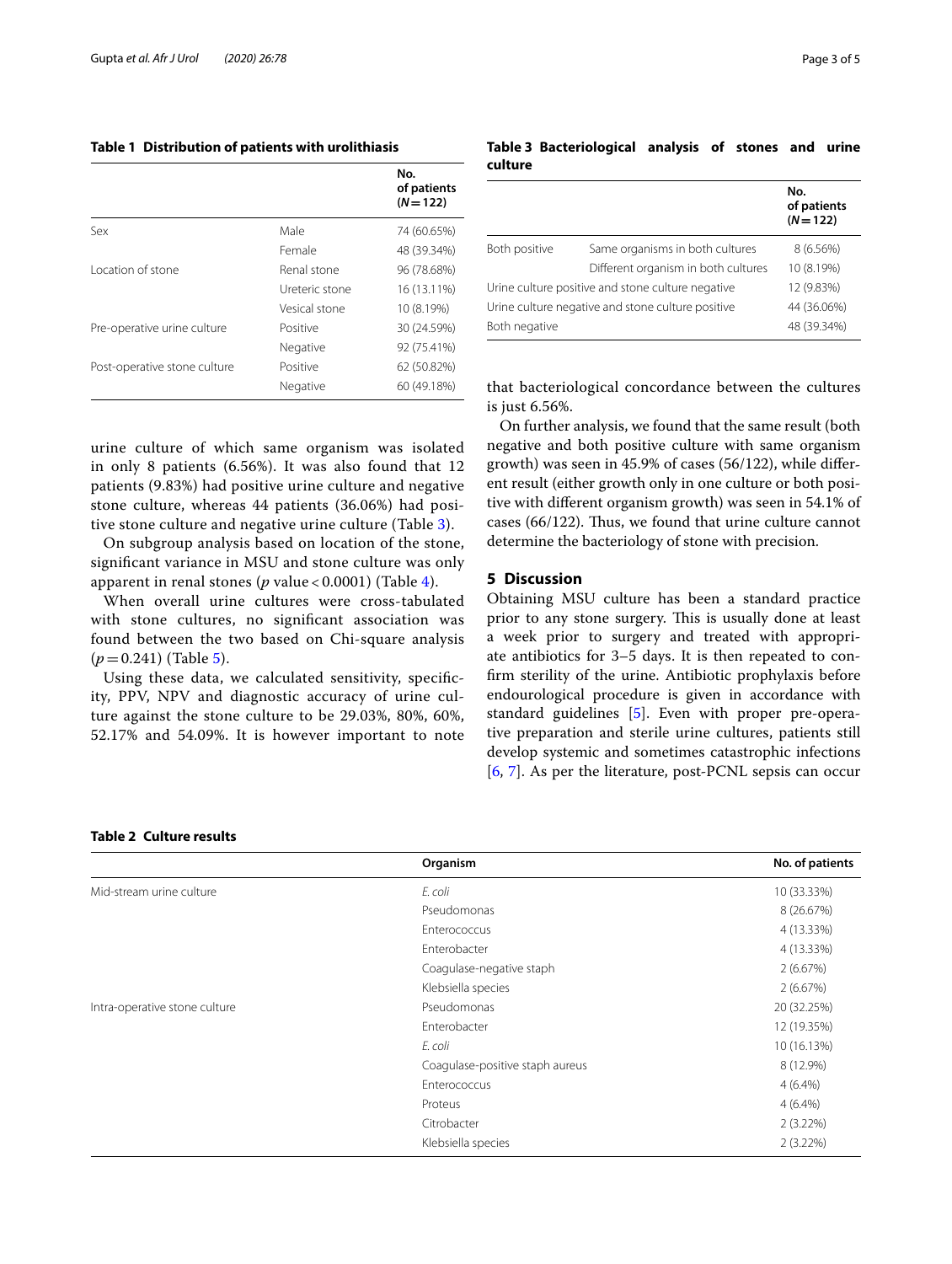<span id="page-3-0"></span>**Table 4 Comparison of urine and stone culture based on stone location**

|                  | Urine culture positive | Stone culture p Value<br>positive |          |
|------------------|------------------------|-----------------------------------|----------|
| Bladder $(n=10)$ | $\mathcal{L}$          | 6                                 | 0.0752   |
| Renal $(n=96)$   | 28                     | 56                                | < 0.0001 |
| Ureter $(n=16)$  | Ω                      | Ω                                 |          |
| p Value          | 0.54                   | O 92                              |          |

<span id="page-3-1"></span>**Table 5 Comparing of urine culture with stone culture results**

| Urine culture | Stone culture |              | <b>Total</b> |
|---------------|---------------|--------------|--------------|
|               | Positive (N)  | Negative (N) |              |
| Positive      | 18 (60%)      | 12 (40%)     | 30           |
| Negative      | 44 (47.82%)   | 48 (52.17%)  | 92           |
| Total         | 62            | 60           | 122          |

\*\*Chi-square = 1.342 with 1 degree of freedom;  $p=0.241$ 

in 10–15% of cases [\[8](#page-4-7)]. Various risk factors have been associated with sepsis with common ones including long duration of the procedure, urinary bacterial load, severity of obstruction by stone and infection in the stone [\[3](#page-4-2)]. Other risk factors described in the literature include use of nephrostomy tube, renal insufficiency, amount of irrigation fuid used and high fuid pressure during operative procedure  $[4, 9, 10]$  $[4, 9, 10]$  $[4, 9, 10]$  $[4, 9, 10]$  $[4, 9, 10]$  $[4, 9, 10]$ . It is a usual practice to obtain a pre-operative mid-stream urine culture and procedure is undertaken with antibiotics based on its culture results. However, several authors have reported a poor concordance between organism in the stone and bladder urine specimens  $[8, 11]$  $[8, 11]$  $[8, 11]$ . In the series by Fowler et al, stone culture was positive in 77% of the patients, whereas a simultaneous bladder urine sample was positive in only 12.5% of the patients [[12\]](#page-4-11). Another study by Mariappan et al. also reported discordance between urine and stone culture with MSU culture being positive in only 11.1%, whereas stone culture positivity was in 35.2% cases [\[3](#page-4-2)]. Devraj et al in 2016 also reported stone culture positivity in 30.1% compared to MSU positivity in just 10.8% of the patients [[13\]](#page-4-12).

In our study, we found that the stone culture was positive in 50.82% of patients, whereas mid-stream urine culture was positive in 24.59% of patients. We also observed that urine culture has a poor sensitivity, specifcity, PPV, NPV and diagnostic accuracy to predict stone culture positivity. Another interesting observation in our study was that urine cultures and stone cultures vary signifcantly in cases of renal stones where stone cultures were found to be positive in signifcantly larger patients (58.3%) as compared to pre-operative MSU cultures  $(29.16%)$  (*p* value < 0.0001). This, however, was not true for bladder stones. Since in patients of ureteric stones, none of cultures turned out to be positive, association cannot be made, thereby limiting our interpretation for the same. Thus, the above observation of difference between MSU and stone cultures appears to be most important in cases of renal stones.

Microbiology of stone and urine predominantly includes gram-negative bacterial infection with fewer infections by gram-positive organisms [\[14\]](#page-4-13). In our study, most common organism isolated in stone culture was *Pseudomonas aeruginosa* and Enterobacter and those in urine culture were *E. coli* and Pseudomonas. These results corroborate with the present literature [\[14](#page-4-13)]. However, we noted that most often identifed organism in both samples difer which was also found in the study by MC Songra et al in 2015 [[2\]](#page-4-1). In their study, they also found bacteriology of stone as a better predictor of post-operative sepsis than urine culture. Annerleim Walton-Diaz et al in their study also demonstrated that urine culture and stone cultures were discordant and that post-operative sepsis correlated signifcantly with intraoperative stone cultures rather than pre-operative urine culture [\[8](#page-4-7)].

Thus, stones in kidney have higher chances of harbouring microorganisms when compared with urine and a negative urine culture does not rule out infection within the stone. Microbiological environment of the stone is also quite different from that found in urine. Thus, stones remain one of the most important sources of sepsis postoperatively. Various studies have demonstrated positive association of stone culture and post-operative sepsis specially when pre-operative urine cultures were negative [[2,](#page-4-1) [3,](#page-4-2) [8,](#page-4-7) [13\]](#page-4-12). Stone cultures can be easily obtained at the time of surgery at minimal additional cost. This not only reduces the hospital stay but overall cost of treating an episode of post operative sepsis. This not only reduces the hospital stay but overall cost of treating an episode of post operative sepsis. This study thereby brings to light the importance ofntra-operative stone culture in addition to routine use ofurine culture.

## **6 Conclusions**

Urine culture has poor predictive value and accuracy to predict bacteriology of stone and therefore, cannot be used as a surrogate marker for it. This has maximal clinical signifcance in cases of renal stones. Hence, obtaining stone cultures during PCNL is a valuable practice that should be included as a routine protocol.